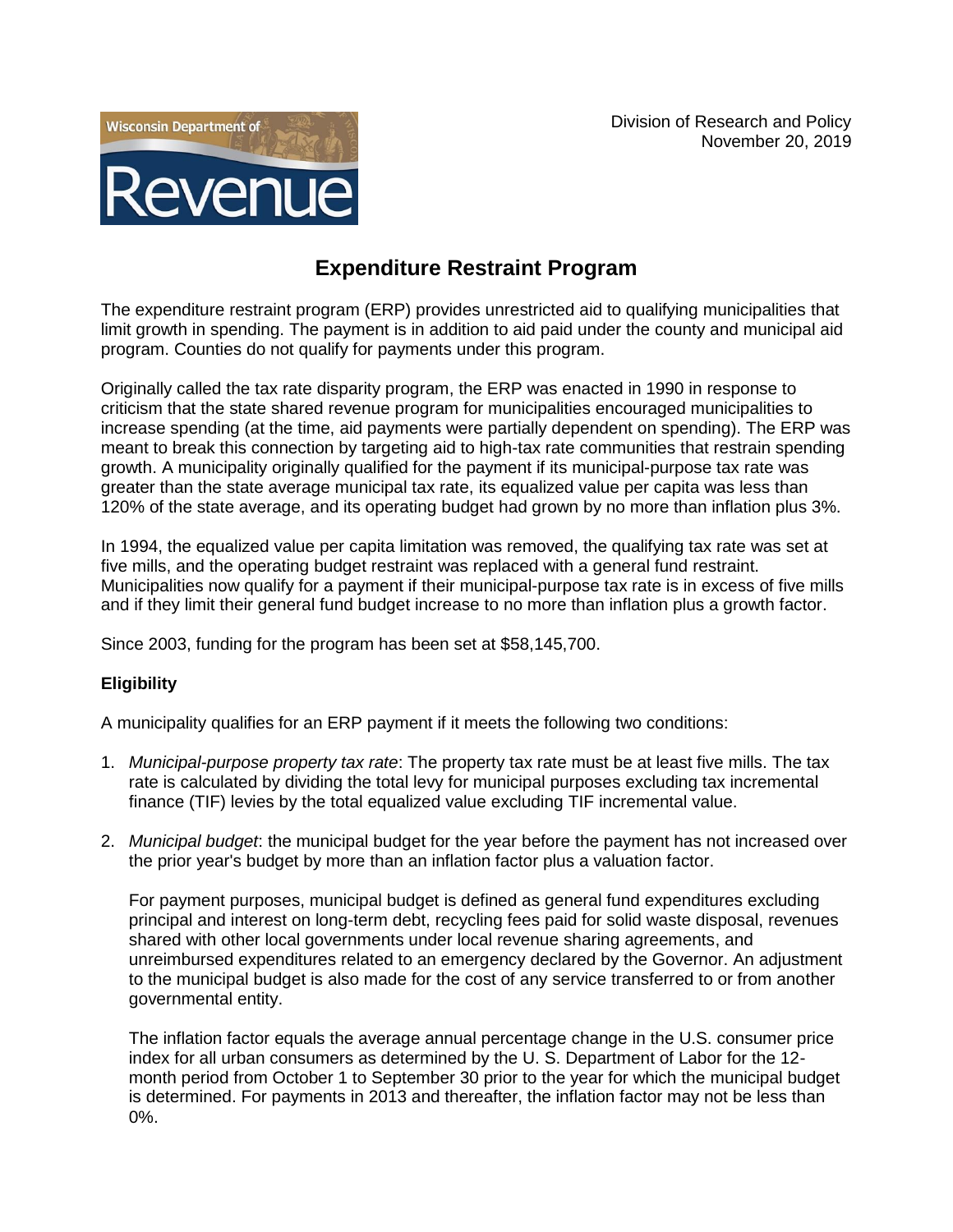The valuation factor equals 60% of the percentage change in the municipality's equalized value due to net new construction (new improvements minus improvements removed), but no more than 2% and no less than 0%.

## **Payments**

Payments are made on the 4th Monday in July. A qualifying municipality's payment is calculated as follows:

- a. Subtract 5 mills from the municipal-purpose property tax rate.
- b. Multiply the amount from (a) by the municipality's equalized value including TIF incremental value.
- c. Divide the amount in (b) by the state total for all the amounts calculated in (b).
- d. Multiply the amount in (c) by the funds appropriated for the ERP payment.

Below is an example payment for the City of Wausau's 2020 estimated ERP payment.

| Step 1: Subtract 5 mills from the municipal purpose tax rate          |     |                 |
|-----------------------------------------------------------------------|-----|-----------------|
| Municipal purpose tax levy for 2018/19: This is the total municipal   |     |                 |
| levy excluding any tax incremental finance (TIF) district incremental | (A) | \$25,061,257    |
| levies                                                                |     |                 |
| Equalized value (excluding TIF incremental value)                     | (B) | \$2,605,923,000 |
| Municipal-purpose property tax rate (A/B)                             | (C) | 0.009617036     |
| Municipal-purpose property tax rate minus 5 mills                     | (D) | 0.004617036     |
| Step 2: Multiply the levy in excess of 5 mills by the "TIF in"        |     |                 |
| equalized value                                                       |     |                 |
| Equalized value (including TIF incremental value)                     | (E) | \$2,896,505,400 |
| Total municipal levy in excess of 5 mills (including portion of TIF   |     |                 |
| incremental tax levy attributable to the municipal-purpose tax levy)  | (F) | 13,373,270      |
| $(D * E)$                                                             |     |                 |
| Step 3: Divide the above amount by the state total                    |     |                 |
| Statewide total of municipal levies in excess of 5 mills for all      | (G) | 889,116,680     |
| municipalities qualifying for an expenditure restraint payment        |     |                 |
| Wausau's share of the state total (F/G)                               | (H) | 0.015041074     |
| Step 4: Multiply the above amount by the total funds appropriated     |     |                 |
| Amount appropriated for expenditure restraint payments in 2020        | (1) | \$58,145,700.00 |
| Amount payable to the City of Wausau (H * I)                          | (J) | \$874,573.78    |

## **2020 Payment**

A municipality qualified for a payment in 2020 if its municipal-purpose property tax rate for 2018 (payable 2019) exceeded 5 mills and its municipal budget for 2019 increased over its municipal budget for 2018 by less than 2.40% (the inflation factor for the 12-month period ending September 30, 2018) plus its valuation factor (based on net new construction during 2017 for purposes of establishing 2018 equalized values). A final adjustment to these payments will be made in November 2020. The ERP generally does not have any recast adjustments. 319 municipalities will receive a payment for 2020. 2017 Wisconsin Act 59 allocated an additional \$583,000 to the Village of Maine and the City of Janesville for distributions beginning in 2018 and ending in 2022. The